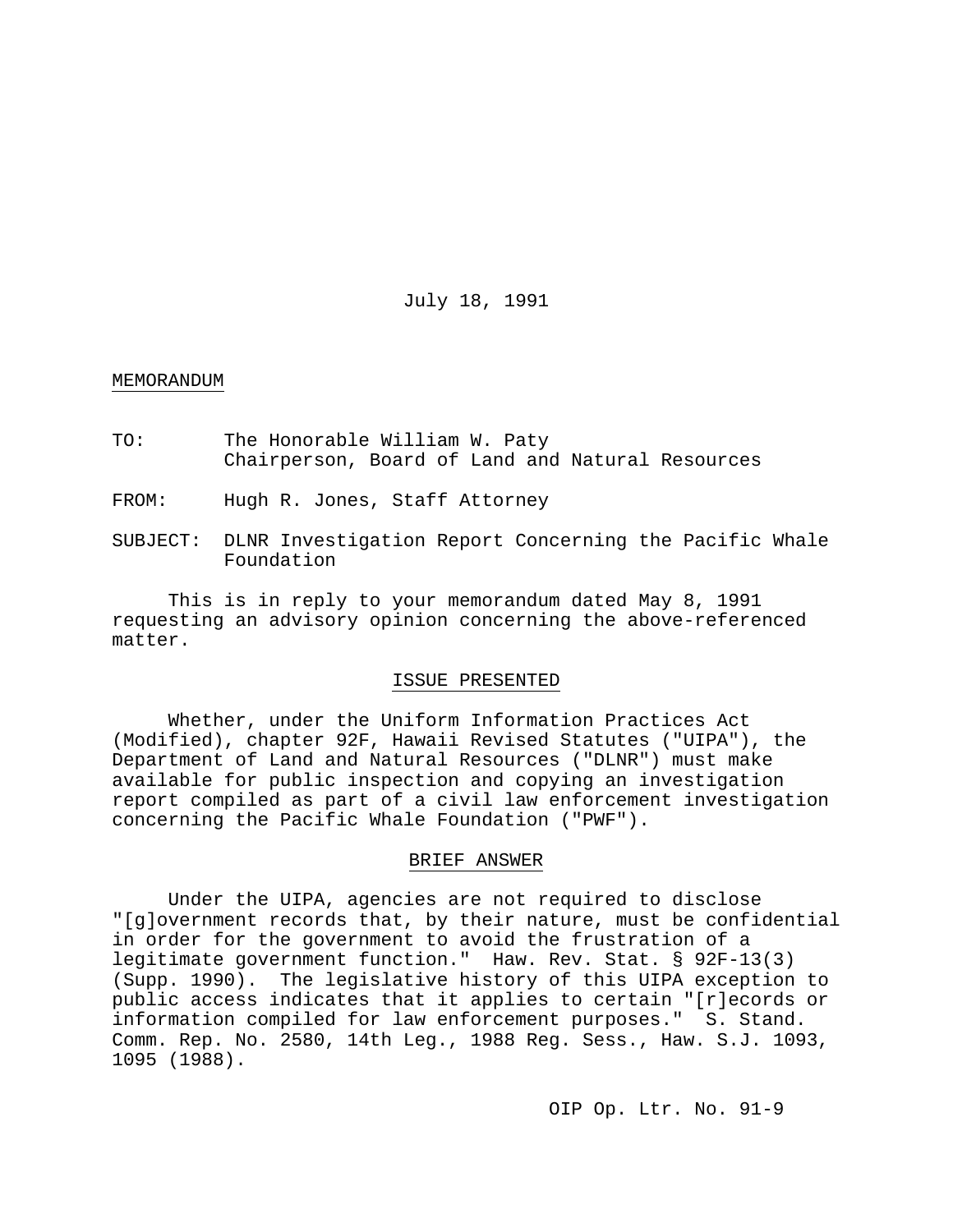In determining whether the disclosure of records or information compiled for law enforcement purposes would result in the "frustration of a legitimate government function" under section 92F-13(3), Hawaii Revised Statutes, we believe that Exemption 7 of the federal Freedom of Information Act, 5 U.S.C. § 552(b)(7) (Supp. 1990) ("FOIA"), provides useful guidance. Under Exemption 7(A) of FOIA, agencies are not required to disclose records or information compiled for law enforcement purposes, to the extent that disclosure "could reasonably be expected to interfere with enforcement proceedings."

Based upon our review of the DLNR investigation report, and federal court decisions applying FOIA's Exemption 7(A), we conclude that disclosure of the report could reasonably be expected to interfere with an enforcement proceeding against the PWF, which at this time is a concrete possibility. Therefore, we conclude that with the exception of a few enclosures to the investigation report described below, the DLNR is authorized to withhold public access to the report under section 92F-13(3), Hawaii Revised Statutes.

However, we express no opinion concerning whether the DLNR's investigation report is protected from disclosure under the UIPA when an enforcement proceeding against the PWF is no longer prospective or pending. When such proceedings are no longer a concrete possibility, or have concluded, the OIP will be in a position to provide additional guidance if so requested.

Lastly, although section 92F-19(a)(6), Hawaii Revised Statutes, permits an agency to disclose otherwise "confidential" government records "[t]o the legislature or any committee or subcommittee thereof," based upon case law construing a substantially similar provision of the Federal Privacy Act, 5 U.S.C. § 552a (Supp. 1990), this UIPA provision authorizes disclosures only to the Legislature or committees thereof, when acting as a whole, not to individual legislators. Accordingly, section 92F-19(a)(6), Hawaii Revised Statutes, would not, on these facts, authorize the DLNR's disclosure of the report to Senator Reed.

# FACTS

OIP Op. Ltr. No. 91-9 Pursuant to the provisions of section 195D-4(e), Hawaii Revised Statutes, the Department of Land and Natural Resources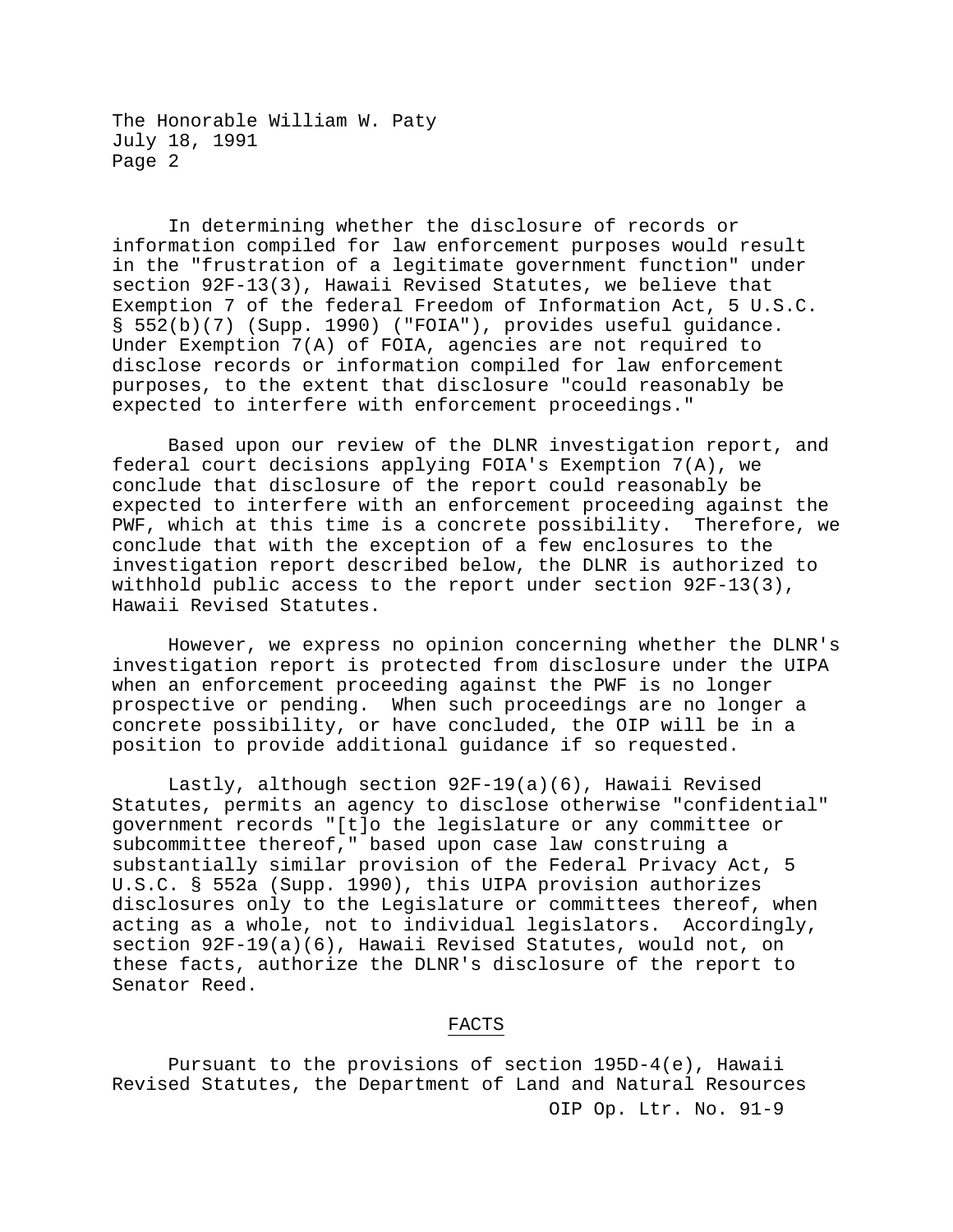("DLNR") has issued a number of Scientific Collecting Permits to the Pacific Whale Foundation ("PWF") which authorizes it "to take by inadvertent harassment Humpback whales during the course of photographic studies of individual animals." Generally, section 195D-4(e), Hawaii Revised Statutes, prohibits the taking of any endangered species of aquatic life, wildlife, or land plant without such a permit. The term "take" includes the harassment or pursuit of such endangered species. See Haw. Rev. Stat. § 195D-1 (1985).

Under the Scientific Collection Permits issued to the PWF, the PWF, among other things, is restricted from conducting aerial photography at altitudes lower than 500 feet in conducting photographic studies of Humpback Whales and is required "to keep disturbances to a minimum." Section 187-4, Hawaii Revised Statutes, provides that the DLNR may revoke any permit issued under chapter 195D, Hawaii Revised Statutes, "for any infraction of the terms and conditions of the permit." Additionally, section 195D-9, Hawaii Revised Statutes, establishes criminal penalties for a violation of any provision of chapter 195D, Hawaii Revised Statutes, or rules adopted thereunder.

In response to a complaint dated March 29, 1990 by Senator Rick Reed, the DLNR's Division of Conservation and Resources Enforcement conducted an investigation of allegations that the PWF had violated restrictions upon its Scientific Collection Permit issued by the DLNR under section 195D-4(e), Hawaii Revised Statutes. An investigator with the DLNR's Division of Conservation and Resources Enforcement compiled an 18-page investigation report (number OA-91-32) dated August 31, 1990. Attached to this report as "enclosures" are multiple pages of exhibits, witness statements, and other evidence and memoranda relied upon in the course of the investigation.

By letter dated April 29, 1991, to the DLNR, Senator Rick Reed requested a copy of the DLNR's investigation report concerning the PWF. In a memorandum dated May 8, 1991 to the OIP, you requested an advisory opinion concerning whether the DLNR's decision to deny Senator Reed access to the investigation report concerning the PWF is authorized by the UIPA.

By memorandum dated May 9, 1991, a copy of the investigation report concerning the PWF was forwarded to the Maui County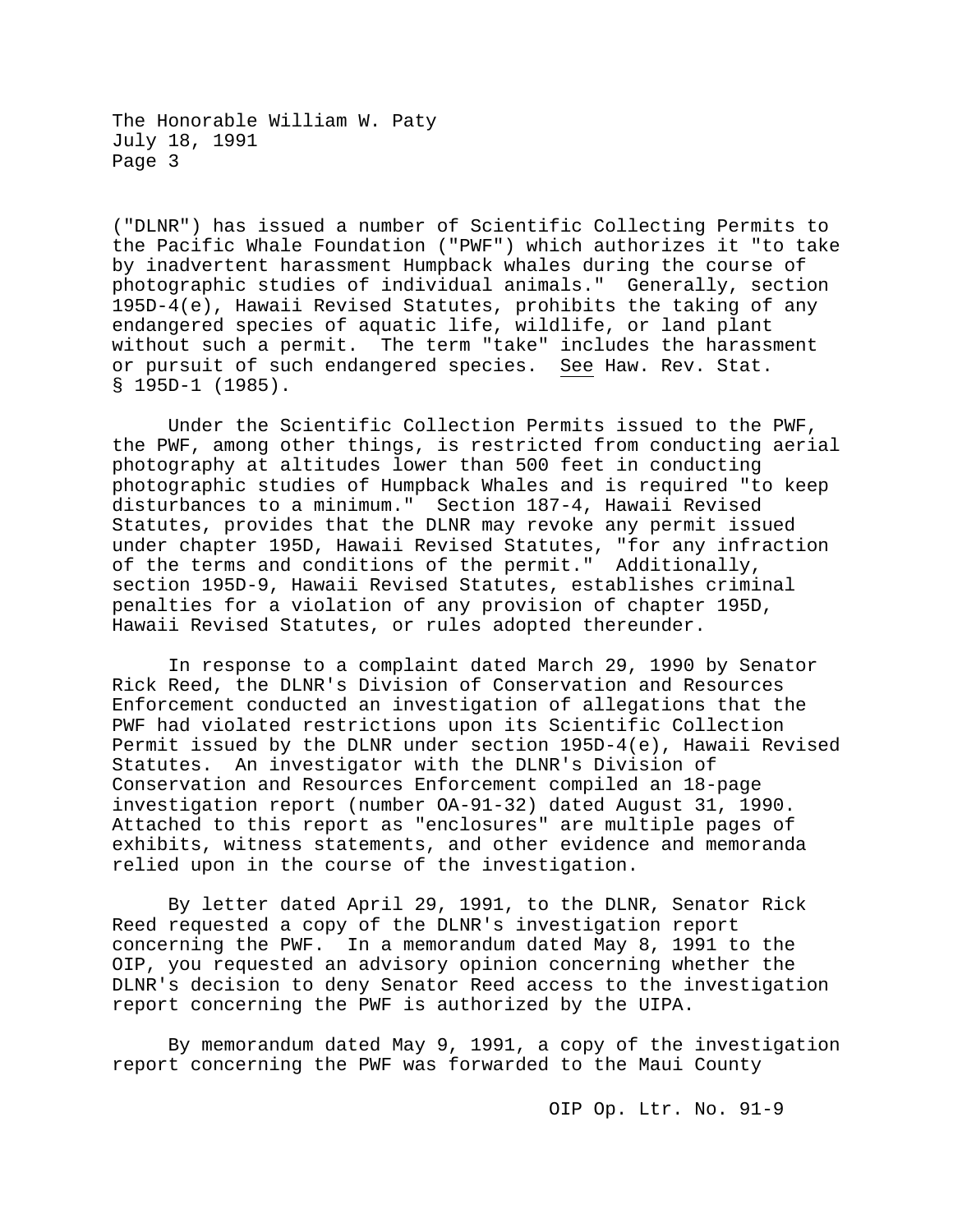Department of the Prosecuting Attorney for a possible criminal law enforcement action.

#### DISCUSSION

# **I. INTRODUCTION**

The UIPA, the State's new open records law, generally provides that "[a]ll government records are open to inspection and copying unless access is restricted or closed by law." Haw. Rev. Stat. § 92F-11(a) (Supp. 1990). In particular, section 92F-11(b), Hawaii Revised Statutes, states, "[e]xcept as provided in section 92F-13, each agency upon request by any person shall make government records available for inspection and copying during regular business hours."

# **II. FRUSTRATION OF LEGITIMATE GOVERNMENT FUNCTION**

Under section 92F-13, Hawaii Revised Statutes, agencies are not required by the UIPA to disclose "[g]overnment records that, by their nature, must be confidential in order for the government to avoid the frustration of a legitimate government function." Haw. Rev. Stat. § 92F-13(3) (Supp. 1990). The legislative history of this UIPA exception reflects that, among other things, section 92F-13(3), Hawaii Revised Statutes, permits agencies to withhold access to "[r]ecords or information compiled for law enforcement purposes," but only if disclosure would frustrate a legitimate government function. See S. Stand. Comm. Rep. No. 2580, 14th Leg., 1988 Reg. Sess., Haw. S.J. 1093, 1095 (1988).

Exemption 7 of the federal Freedom of Information Act, 5 U.S.C. Þ 552 (Supp. 1990) ("FOIA"), also permits federal agencies to withhold access to certain "records or information compiled for law enforcement purposes." As a result, in previous opinion letters, we have stated that FOIA's Exemption 7 provides useful guidance in applying the UIPA's exception for records or information compiled for law enforcement purposes, the disclosure of which would result in the frustration of a legitimate government function under section 92F-13(3), Hawaii Revised Statutes. See OIP Op. Ltr. Nos. 90-18 (May 18, 1990); 90-36 (Dec. [1](#page-3-0)7,  $1\overline{990}$ ); 91-6 (May 2, 1991).<sup>1</sup>

<span id="page-3-0"></span>OIP Op. Ltr. No. 91-9 1Our reliance upon FOIA's Exemption 7 as an extrinsic aid in construing the UIPA's exception for law enforcement records is consistent with the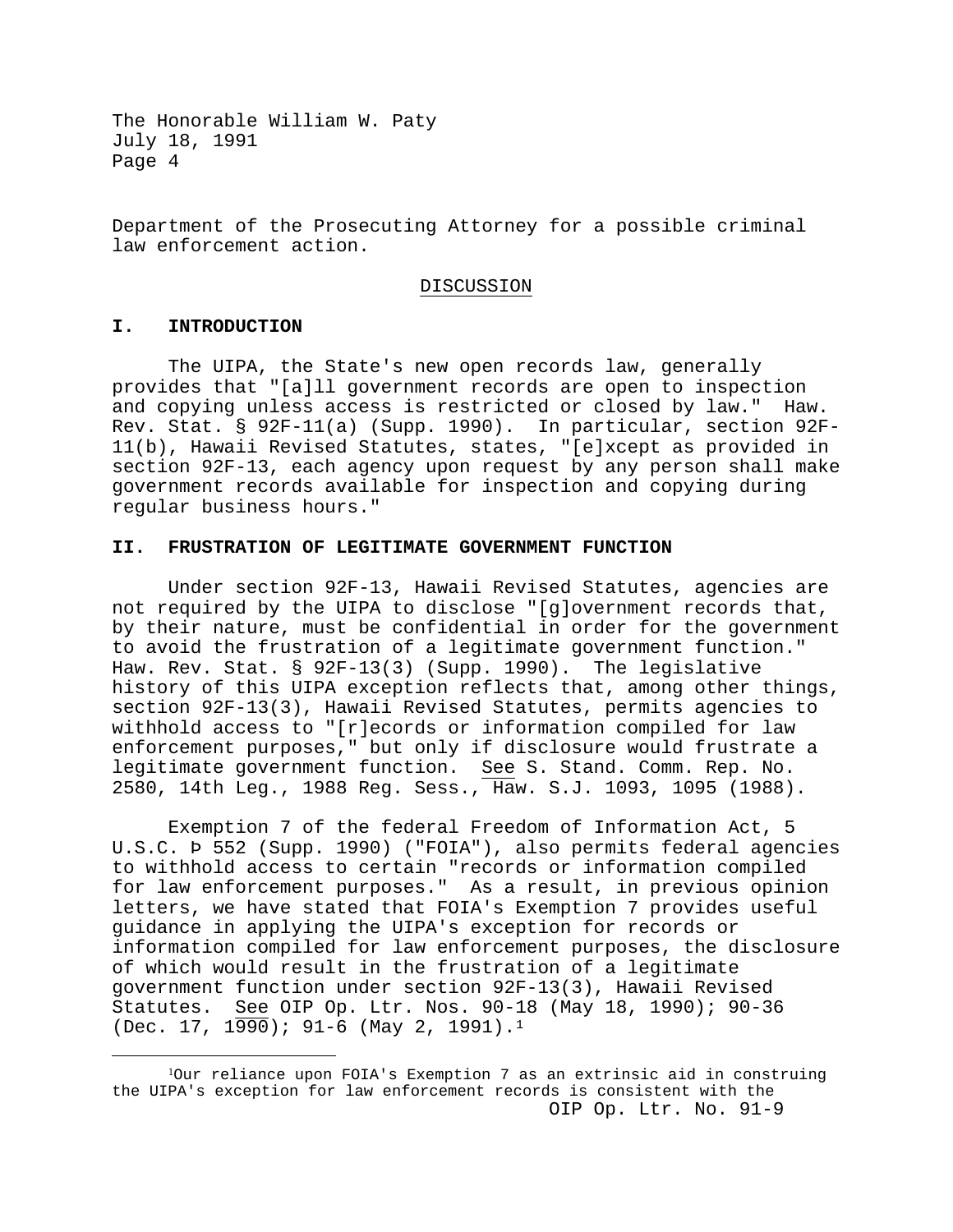Under Exemption 7 of FOIA, federal agencies are not required to disclose:

[R]ecords or information compiled for law enforcement purposes, but only to the extent that the production of such law enforcement records or information (A) could reasonably be expected to interfere with enforcement proceedings, (B) would deprive a person to a right to a fair trial or an impartial adjudication, (C) could reasonably be expected to constitute an unwarranted invasion of personal privacy, (D) could reasonably be expected to disclose the identity of a confidential source, including a State, local, or foreign agency or authority . . . and, in the case of a record or information compiled by criminal law enforcement authority in the course of a criminal investigation . . . information furnished by a confidential source, (E) would disclose techniques and procedures for law enforcement investigations or prosecutions, or would disclose guidelines for law enforcement investigations or prosecutions if such disclosure could reasonably be expected to risk circumvention of the law, or (F) could reasonably be expected to endanger the life or physical safety of any individual.

5 U.S.C. § 552(b)(7) (Supp. 1990) (emphasis added).

 $\overline{a}$ 

As we have noted before, Exemption 7 applies to records or information compiled in connection with an agency's enforcement of both civil and criminal statutes, see OIP Op. Ltr. No. 89-17 at 5 (Dec. 27, 1989), as well as those statutes authorizing administrative (regulatory) proceedings. See e.g., Center for National Policy Review on Race & Urban Issues v. Weinberger, 502 F.2d 370, 373 (D.C. Cir. 1974). However, if an agency lacks authority to pursue a particular law enforcement matter,

decisions of courts in other states when construing open records law exceptions for law enforcement records. <u>See e.g.</u>, <u>Citizens for Better Care v.</u> Department of Public Health, 215 N.W.2d 576 (1974); Lodge v. Knowlton, 391 A.2d 893 (N.H. 1978) (in absence of legislative standards, FOIA's Exemption 7 adopted for guidance); American Civil Liberties Union v. Deukmejian, 186 Cal. Rptr. 2d 235, 241 (Sup. 1982) ("we believe the two statutes should receive a parallel construction").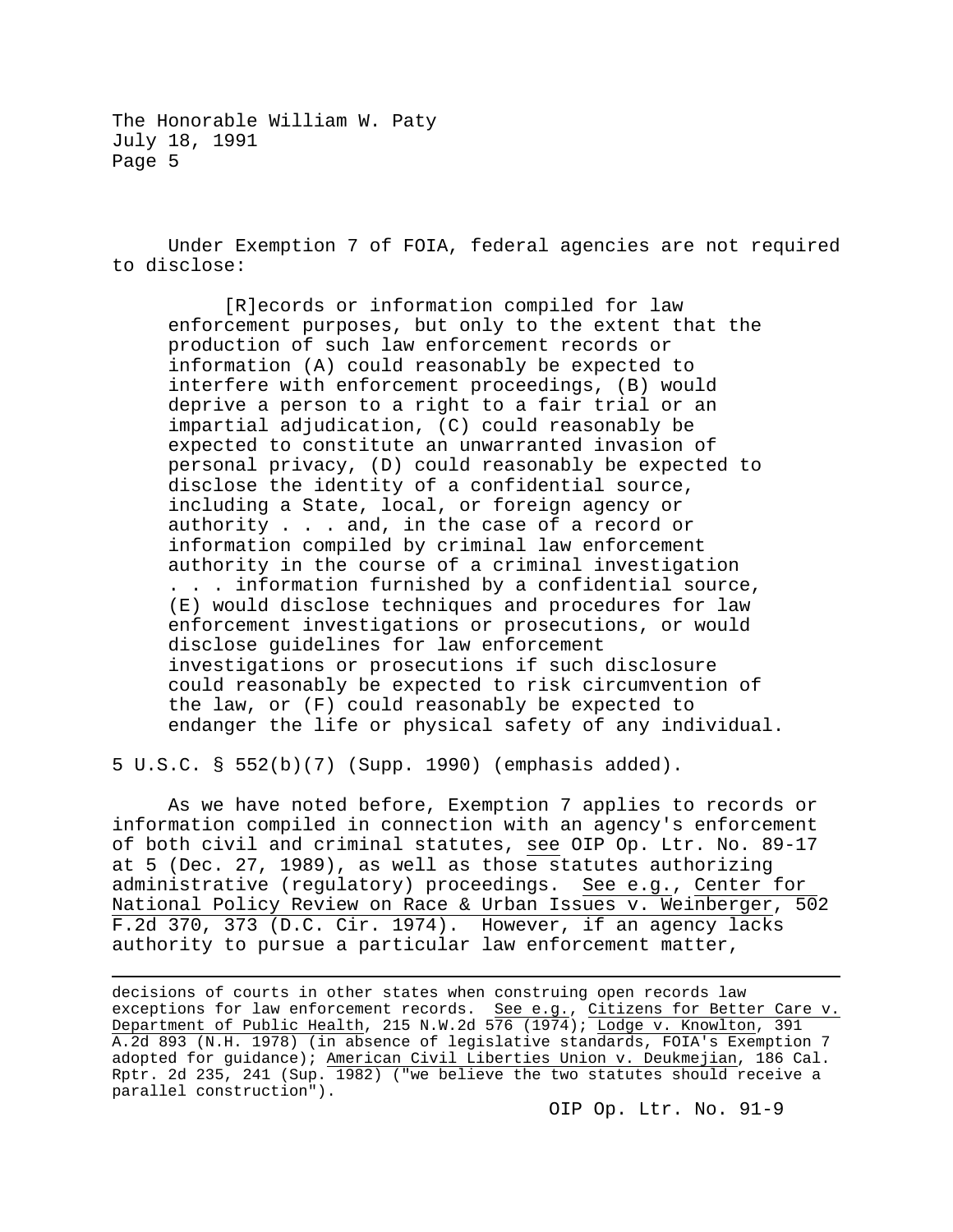Exemption 7 generally may not be invoked. See, e.g., Weissman v. CIA, 565 F.2d 692, 696 (D.C. Cir. 1977).

A determination of whether Exemption 7(A) permits agency withholding requires a two-step analysis focusing on: (1) whether a law enforcement proceeding is pending or prospective, and (2) whether release of information about it could reasonably be expected to cause some articulable harm. Exemption  $7(A)$  was not intended to "endlessly protect material simply because [it] is in an investigation file." NLRB v. Robbins Tire & Rubber Co., 437 U.S. 214, 232 (1974). Rather, Exemption 7(A) is temporal and, as a general rule, may be invoked only as long as an enforcement proceeding is pending or prospective, although there are exceptions. See, e.g., Seegull Mfg. Co. v. NLRB, 741 F.2d 882, 886-87 (6th Cir. 1984). Under this exemption, a law enforcement proceeding is "prospective" if such a proceeding is a concrete possibility, rather than a mere hypothetical one. See concrete possibility, rather than a mere hypothetical one. Badran v. Department of Justice, 652 F. Supp. 1437, 1440 (D.C.N.D. Ill. 1987). It may also be invoked where an investigation, though in a dormant stage, "is nonetheless an `active' one which will hopefully lead to a `prospective law enforcement proceeding.'" National Public Radio v. Bell, 412 F. Supp. 509, 514 (D.D.C. 1977).

With respect to the showing of harm to law enforcement proceedings required to invoke Exemption 7(A), the U.S. Supreme Court has rejected the position that "interference" must always be established on a document-by-document basis, and it has held that a determination of the exemption's applicability may be made "generically" based on the categorical types of records involved. NLRB. v. Robbins Tire & Rubber Co., 437 U.S. at 236. As stated by the court in Curran v. Department of Justice, 813 F.2d 473, 475 (1st Cir. 1987), "a tightrope must be walked: categories must be distinct enough to allow meaningful judicial review, yet not so distinct as prematurely to let the cat out of the investigative bag."

OIP Op. Ltr. No. 91-9 Under Exemption 7(A), courts have sustained an agency's withholding of such information as details regarding initial allegations giving rise to an investigation; interviews with witnesses and subjects; an investigator's summary of findings; investigative reports furnished to the prosecuting attorneys; contacts with prosecuting attorneys regarding allegations; prosecutive opinions; and other materials that would permit a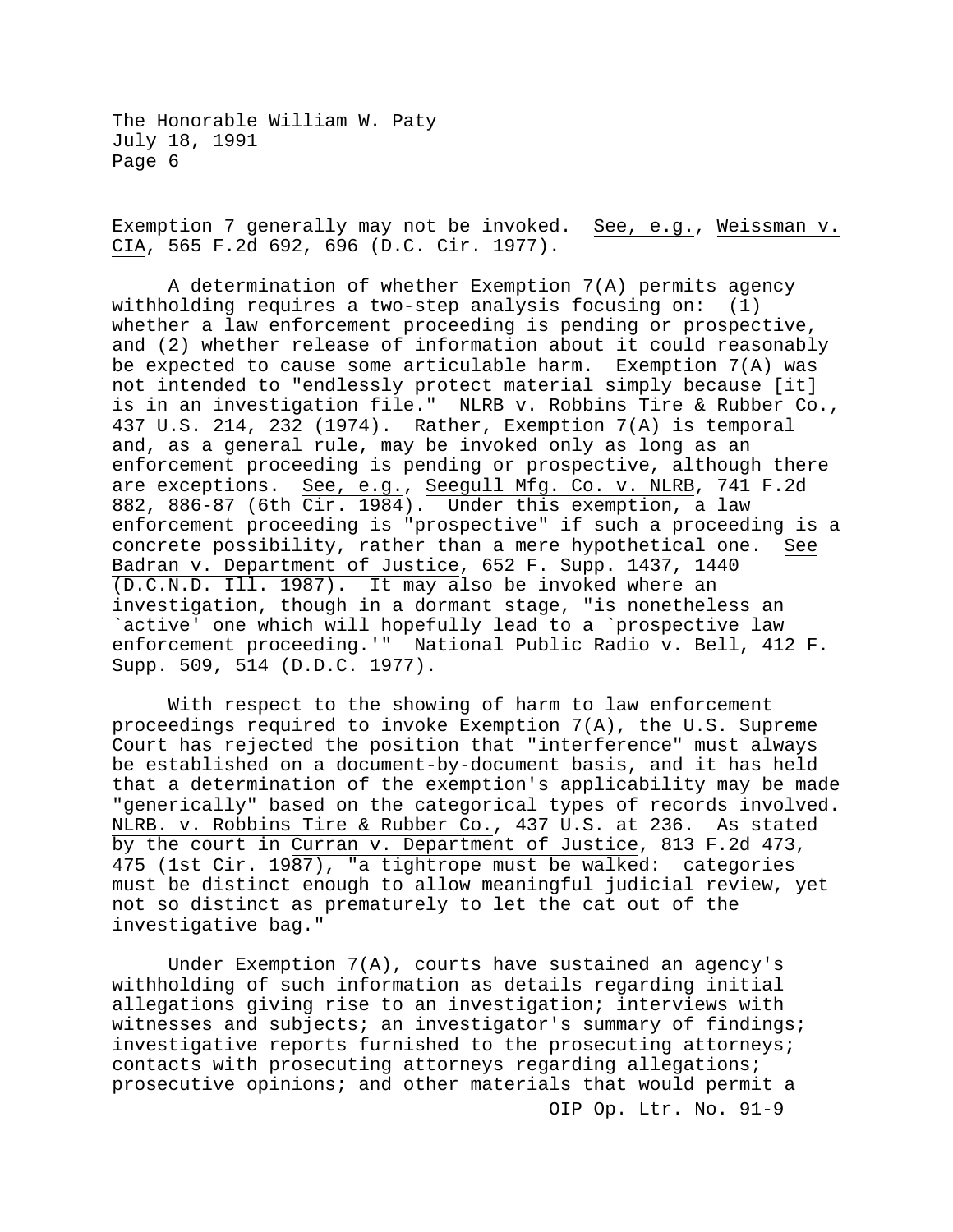target of an investigation to discern the investigation's scope, direction, limits, and sources of information relied upon. See Spannus v. U.S. Department of Justice, 813 F. 2d 1285, 1287 (4th Cir. 1987); Curran v. U.S. Department of Justice, 813 F.2d 473 (1st Cir. 1987); Doyle v. Behan, 670 F.2d 535 (5th Cir. 1982); Wright v. Occupational Safety and Health Admin., 822 F.2d 642 (7th Cir. 1987). Courts have also sustained the withholding of such information as "identities of possible witnesses and informants, reports on the location and viability of potential evidence, and polygraph reports" under Exemption 7(A). See Bevis v. Department of State, 801 F.2d 1386, 1390 (D.C. Cir. 1986).

On the contrary, however, federal courts have held that Exemption 7(A) will generally not afford protection where the target of the investigation has possession of or submitted the information in question. See, e.g., Wright v. OSHA, 822 F.2d at 646; Grasso v. IRS, 785 F.2d 70, 77 (3d Cir. 1986); Campbell v. HHS, 682 F.2d 256, 262 (D.C. Cir. 1982). This is the case, because the courts have consistently stated that Congress intended Exemption 7(A) to apply "whenever the government's case in court would be harmed by the premature release of information," Robbins, 437 U.S. at 232, or where disclosure would impede any necessary investigation before the enforcement proceeding. See National Pub. Radio v. Bell, 431 F. Supp. at 514-515.

In applying the above principles to the pertinent DLNR investigation report, we conclude that it contains "information compiled for law enforcement purposes" within the meaning of section 92F-13(3), Hawaii Revised Statutes. We also conclude, based upon the current status of the investigation, that a civil or criminal law enforcement proceeding against the PWF is a concrete possibility, not merely a hypothetical one.

Moreover, based upon our examination of the DLNR investigation report and the authorities set forth above, we conclude that except as noted below, its disclosure "could reasonably be expected to interfere with enforcement proceedings" and, therefore, for the present, the DLNR may properly deny access to the report under section 92F-13(3), Hawaii Revised Statutes. Because the report contains such information as witness statements, investigator findings and recommendations, and an analysis of documentary and physical evidence, its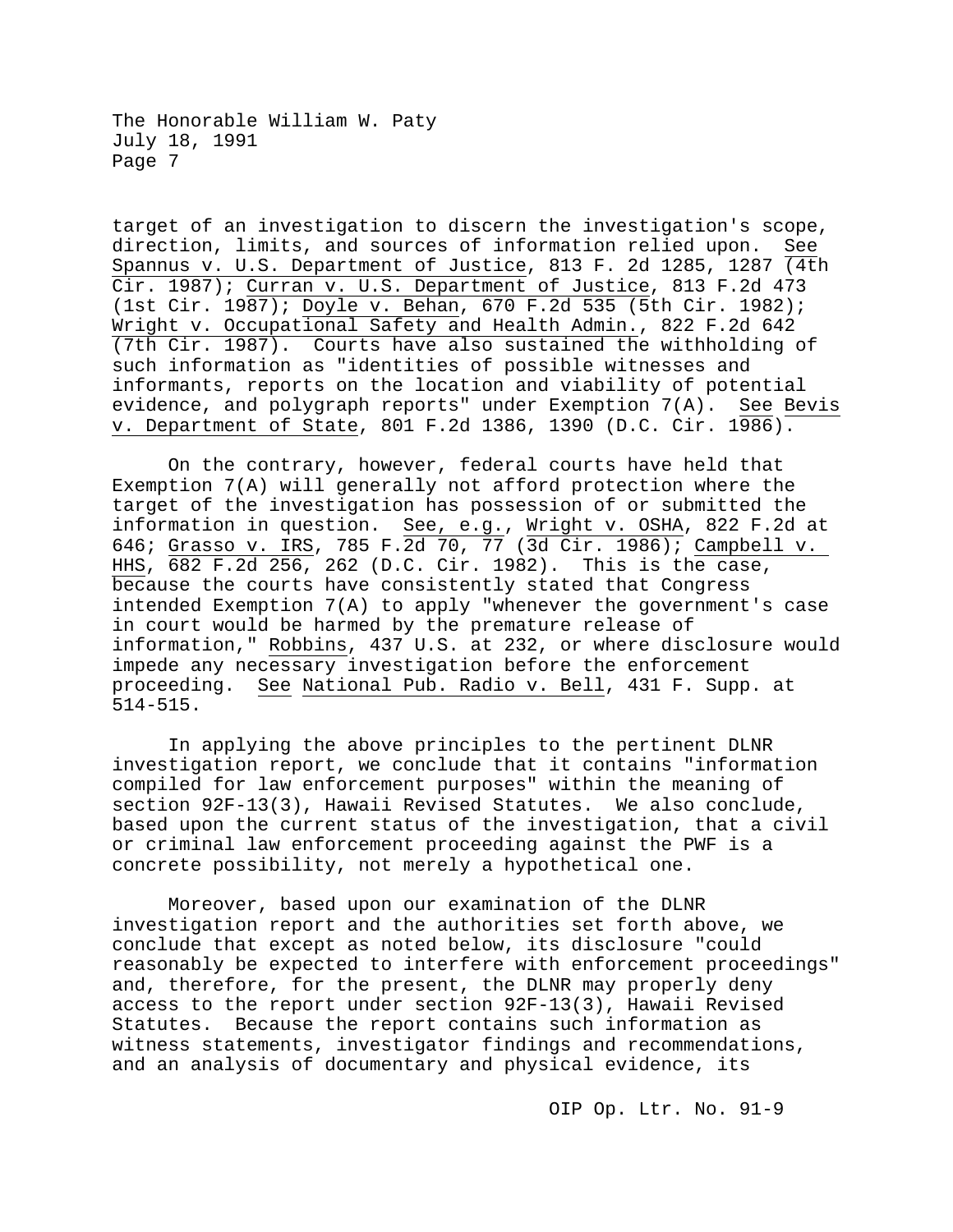disclosure at this time could reasonably be expected to interfere with a prospective criminal or civil law enforcement proceeding.

However, we also find that a few enclosures or attachments to the report are not protected from disclosure. Specifically, we find that the disclosure of enclosures 18 and 21 to the report, which are correspondence from the PWF, could not reasonably be expected to interfere with an enforcement proceeding, because they were supplied by the PWF, the target of the DLNR's investigation. We also conclude that the disclosure of copies of the PWF's Scientific Collecting Permits, also attached to the report, could not reasonably interfere with a prospective law enforcement proceeding, as the PWF is well aware of their contents.

We express no opinion concerning the public's right to inspect and copy the DLNR's investigation report regarding the PWF when the DLNR's investigation is closed, or when enforcement proceedings are neither pending or prospective.<sup>2</sup> When an enforcement proceeding against the PWF is neither prospective or pending, the OIP will be in a better position to determine the extent to which the report must be made available for public inspection and copying under the UIPA.

We now turn to an examination of whether, as a legislator, Senator Reed's access rights to the DLNR investigation report are greater than those of the public under part II of the UIPA.

## **III. LEGISLATIVE ACCESS TO GOVERNMENT RECORDS**

Section 92F-19(a), Hawaii Revised Statutes, permits the inter-agency disclosure of government records which are otherwise "confidential" under the UIPA's personal privacy and frustration of legitimate government function exceptions, section 92F-13(1) and (3), Hawaii Revised Statutes. Section 92F-19(a)(6), Hawaii Revised Statutes, permits an agency to disclose such records "[t]o the legislature or any committee or subcommittee thereof."

<span id="page-7-0"></span>OIP Op. Ltr. No. 91-9 2Because it is possible that the investigation report may be made part of the record of a civil or criminal law enforcement proceeding and, thereby be publicly accessible, it would be premature for the OIP to express an opinion on a set of facts which at this point are speculative at best.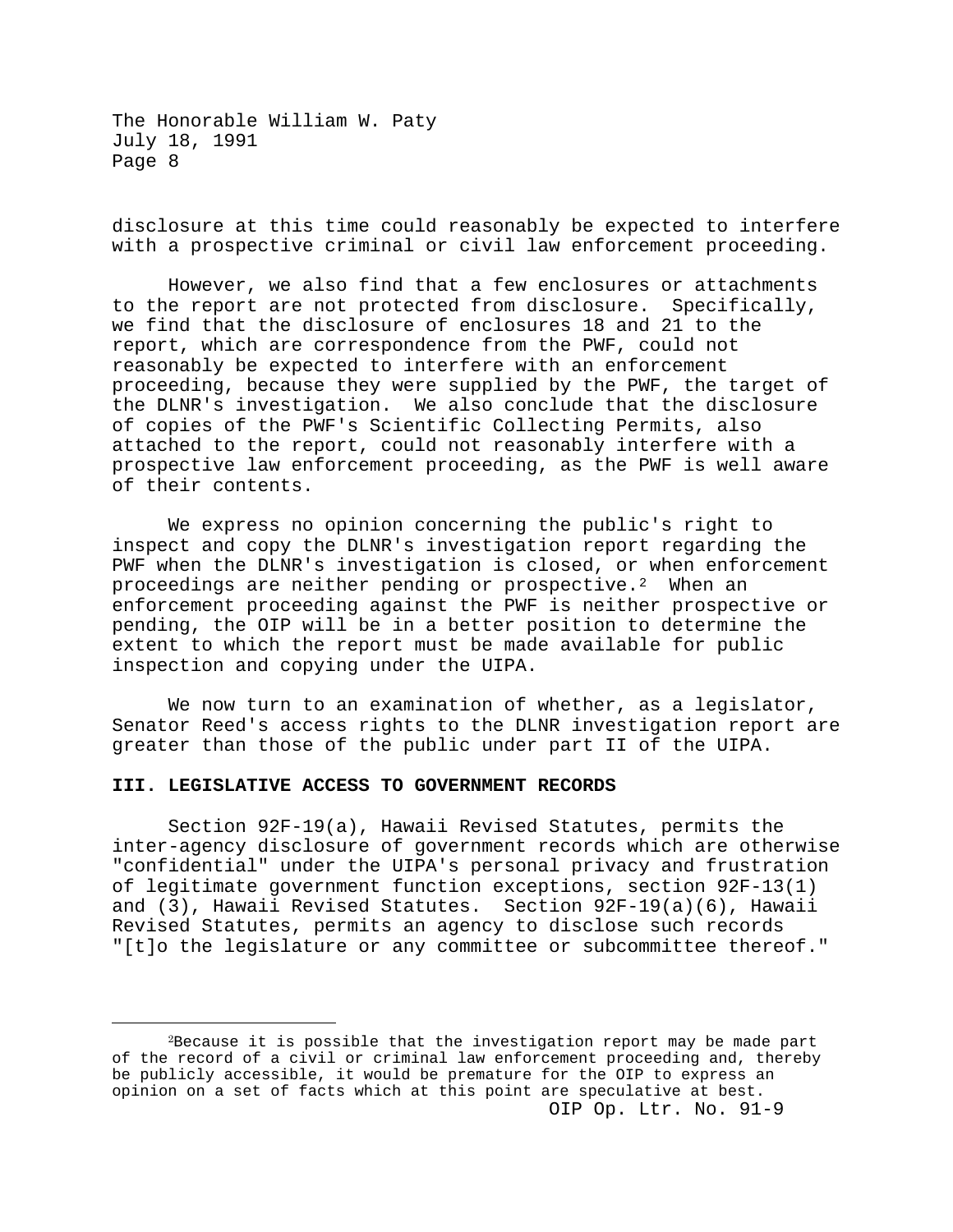In OIP Opinion Letter No. 90-24 (July 9, 1990) we stated that the inter-agency disclosure provisions of section 92F-19, Hawaii Revised Statutes, are discretionary. That is, agencies may, but are not required, to disclose otherwise confidential government records to other agencies as authorized by section 92F-19, Hawaii Revised Statutes.

Even assuming, however, that section 92F-19, Hawaii Revised Statutes, is mandatory, in OIP Opinion Letter Nos. 90-10 (Feb. 26, 1990) and 91-7 (May 9, 1991), based upon a decision of the Ninth Circuit Court of Appeals interpreting a substantially identical provision of the Federal Privacy Act of 1974, 5 U.S.C. § 552a, we concluded that section 92F-19(a)(6), Hawaii Revised Statutes, only authorizes disclosure of "confidential" government records to the Legislature or committees thereof, when acting as a whole, not to individual legislators. See OIP Op. Ltr. No. 90- 10 at  $7-8.ff$ , Lastly, we note that under section  $92F-12(b)(5)$ , Hawaii Revised Statutes, agencies must disclose "[g]overnment records pursuant to a subpoena from either house of the state legislature." However, because access to the DLNR's investigation report concerning the PWF is not sought pursuant to a legislative subpoena, this UIPA provision is inapplicable to the facts presented.

#### CONCLUSION

Under part II of the UIPA, agencies are not required to disclose "[g]overnment records that, by their nature, must be confidential in order for the government to avoid the frustration of a legitimate government function." Haw. Rev. Stat. § 92F-13(3) (Supp. 1990). The legislative history of this exception to public access indicates that it $\Box\Box$  applies to certain "[r]ecords or information compiled for law enforcement purposes."

OIP Op. Ltr. No. 91-9 Using Exemption 7 of the FOIA for guidance, we conclude that except as noted above, the DLNR is authorized to withhold public access to its investigation report concerning the PWF under section 92F-13(3), Hawaii Revised Statutes. Under Exemption 7(A) of the FOIA, agencies are not required to disclose records or information compiled for law enforcement purposes to the extent that disclosure could reasonably be expected to interfere with enforcement proceedings. Because a civil or criminal law enforcement proceeding against the PWF is a concrete possibility, based upon our examination of the contents of the report, it is